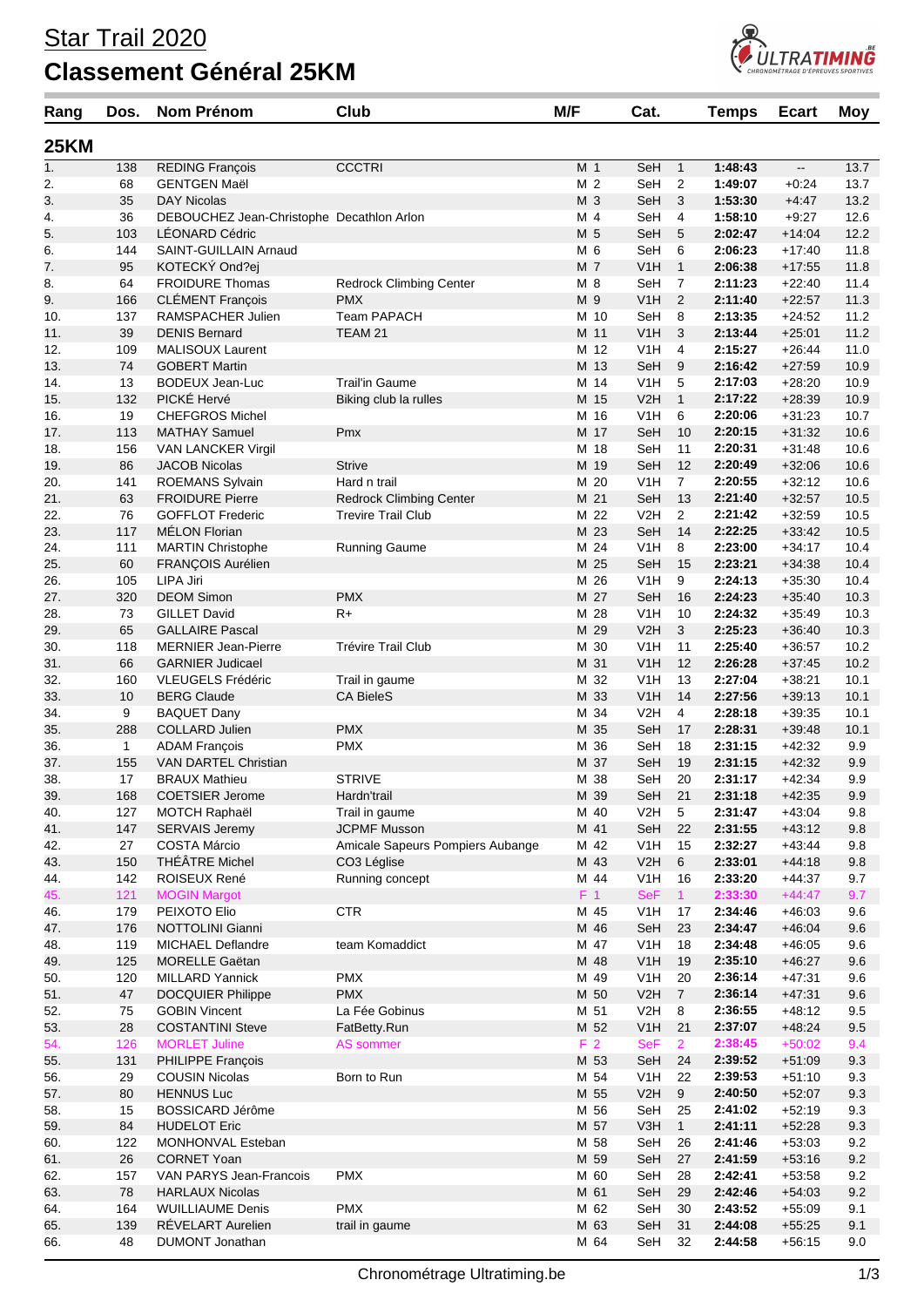## Star Trail 2020 **Classement Général 25KM**



| Rang         | Dos.           | Nom Prénom                                        | Club                                    | M/F            | Cat.                                 |                      | <b>Temps</b>       | <b>Ecart</b>         | <b>Moy</b> |
|--------------|----------------|---------------------------------------------------|-----------------------------------------|----------------|--------------------------------------|----------------------|--------------------|----------------------|------------|
| 67.          | 114            | <b>MATHIAS Laurent</b>                            | Sud-O-Lux Orientation                   | M 65           | V1H                                  | 23                   | 2:45:00            | $+56:17$             | 9.0        |
| 68.          | 97             | <b>KRIER Benoit</b>                               |                                         | M 66           | V1H                                  | 24                   | 2:46:14            | $+57:31$             | 9.0        |
| 69.          | 51             | <b>ECCLESIA Anthony</b>                           | AS SOMMER                               | M 67           | SeH                                  | 33                   | 2:46:57            | $+58:14$             | 8.9        |
| 70.          | 178            | <b>ROZET Denis</b>                                |                                         | M 68           | V <sub>2</sub> H                     | 10                   | 2:47:13            | $+58:30$             | 8.9        |
| 71.          | 42             | <b>DESSOY Arnaud</b>                              | Duvel Lovers                            | M 69           | SeH                                  | 34                   | 2:47:37            | $+58:54$             | 8.9        |
| 72.          | 115            | <b>MATHU Maxime</b>                               | <b>JCPMF Musson</b>                     | M 70           | EspH                                 | $\mathbf{1}$         | 2:47:47            | $+59:04$             | 8.9        |
| 73.          | 181            | <b>STOZ Mathieu</b>                               | <b>Trek ans Trail Bertrix</b>           | M 71           | SeH                                  | 35                   | 2:48:40            | $+59:57$             | 8.8        |
| 74.          | 54             | <b>ESCHETTE Sonny</b>                             | <b>X3M Triathlon Mersch</b>             | F 3            | V <sub>1</sub> F                     | 1                    | 2:48:51            | $+60:08$             | 8.8        |
| 75.          | 31             | <b>CUVELIER Claude</b>                            | Trailerten                              | M 72           | SeH                                  | 36                   | 2:49:07            | $+60:24$             | 8.8        |
| 76.<br>77.   | 91<br>92       | <b>KAYSER Franky</b><br><b>KAYSER Lis</b>         | Amicale POST Luxembourg                 | M 73<br>F4     | V1H<br><b>SeF</b>                    | 25<br>3 <sup>1</sup> | 2:49:41<br>2:49:43 | $+60:58$<br>$+61:00$ | 8.8<br>8.8 |
| 78.          | 128            | <b>MULLENDERS Samuel</b>                          |                                         | M 74           | SeH                                  | 37                   | 2:49:55            | $+61:12$             | 8.8        |
| 79.          | 90             | <b>JEMINE Benoît</b>                              |                                         | M 75           | SeH                                  | 38                   | 2:50:13            | $+61:30$             | 8.8        |
| 80.          | 102            | <b>LECOMTE Laurent</b>                            |                                         | M 76           | V1H                                  | 26                   | 2:50:41            | $+61:58$             | 8.7        |
| 81.          | 94             | <b>KOTECKA Michaela</b>                           |                                         | F <sub>5</sub> | V1F                                  | $\overline{2}$       | 2:51:38            | $+62:55$             | 8.7        |
| 82.          | 5              | <b>BAIJOT Audran</b>                              |                                         | M 77           | SeH                                  | 39                   | 2:52:07            | $+63:24$             | 8.7        |
| 83.          | 67             | <b>GAUJARD Michel</b>                             | Lievres et Tortues                      | M 78           | V2H                                  | 11                   | 2:52:30            | $+63:47$             | 8.6        |
| 84.          | 25             | <b>CONNIASSELLE Francois</b>                      | CO3 Léglise                             | M 79           | V1H                                  | 27                   | 2:52:58            | $+64:15$             | 8.6        |
| 85.          | 101            | <b>LEBRUN Céline</b>                              |                                         | F 6            | <b>SeF</b>                           | $\overline{4}$       | 2:53:25            | $+64:42$             | 8.6        |
| 86.          | 87             | JACOB Sylvain                                     |                                         | M 80           | V1H                                  | 28                   | 2:53:31            | $+64:48$             | 8.6        |
| 87.          | 71             | <b>GERKENS Jean-François</b>                      |                                         | M 81           | V <sub>1</sub> H                     | 29                   | 2:53:52            | $+65:09$             | 8.6        |
| 88.          | 41             | <b>DENY Florence</b>                              | <b>Trail in Gaume</b>                   | F 7            | V <sub>1F</sub>                      | 3                    | 2:55:17            | $+66:34$             | 8.5        |
| 89.          | 83             | <b>HOUARD Jean-Philippe</b>                       |                                         | M 82           | V1H                                  | 30                   | 2:56:10            | $+67:27$             | 8.5        |
| 90.<br>91.   | 159<br>107     | <b>VISOCKA Sarmite</b><br><b>LUPO Fabrizio</b>    | <b>Europa Runners</b><br>Europa Runners | F 8<br>M 83    | V <sub>1F</sub><br>V2H               | $\overline{4}$<br>12 | 2:56:53<br>2:56:54 | $+68:10$<br>$+68:11$ | 8.4<br>8.4 |
| 92.          | 46             | <b>DIDIER Sébastien</b>                           | <b>JCPMF Musson</b>                     | M 84           | V <sub>1</sub> H                     | 31                   | 2:57:00            | $+68:17$             | 8.4        |
| 93.          | 172            | POL Vesna                                         |                                         | M 85           | V <sub>1</sub> H                     | 32                   | 2:57:05            | $+68:22$             | 8.4        |
| 94.          | 184            | <b>DEAULMERIE Martin</b>                          |                                         | M 86           | SeH                                  | 40                   | 2:57:19            | $+68:36$             | 8.4        |
| 95.          | 88             | <b>JACQUET Vincent</b>                            | Trail 'n Gaume                          | M 87           | V1H                                  | 33                   | 2:57:26            | $+68:43$             | 8.4        |
| 96.          | 72             | <b>GILLARDIN Bruno</b>                            |                                         | M 88           | V <sub>1</sub> H                     | 34                   | 2:57:28            | $+68:45$             | 8.4        |
| 97.          | 70             | <b>GERGEN Sébastien</b>                           | <b>TRI GORET TEAM</b>                   | M 89           | SeH                                  | 41                   | 2:57:34            | $+68:51$             | 8.4        |
| 98.          | 23             | <b>COLLIN Philippe</b>                            | La fine équipe                          | M 90           | SeH                                  | 42                   | 2:57:35            | $+68:52$             | 8.4        |
| 99.          | 134            | <b>PIPART Francis</b>                             | $\cos$                                  | M 91           | SeH                                  | 43                   | 2:57:37            | +68:54               | 8.4        |
| 100.         | 55             | <b>FELTEN Jonathan</b>                            |                                         | M 92           | SeH                                  | 44                   | 2:57:37            | $+68:54$             | 8.4        |
| 101.         | 52             | <b>EHMANN Patrick</b>                             |                                         | M 93           | SeH                                  | 45                   | 2:58:25            | $+69:42$             | 8.4        |
| 102.         | 182            | <b>DEPREZ Vincent</b>                             |                                         | M 94           | SeH                                  | 46                   | 3:00:30            | $+71:47$             | 8.3        |
| 103.<br>104. | 146<br>110     | <b>SALERNO Gaëtan</b><br><b>MANGONI David</b>     | Gorcy Wood                              | M 95<br>M 96   | SeH<br>SeH                           | 47<br>48             | 3:00:30<br>3:00:47 | $+71:47$<br>$+72:04$ | 8.3<br>8.2 |
| 105.         | 167            | <b>CLARENNE Eddy</b>                              | <b>Trek Trail</b>                       | M 97           | V <sub>2</sub> H                     | 13                   | 3:02:12            | $+73:29$             | 8.2        |
| 106.         | 169            | <b>GILLET Philippe</b>                            | Hardn'trail                             | M 98           | V <sub>1</sub> H                     | 35                   | 3:02:13            | $+73:30$             | 8.2        |
| 107.         | $16\,$         | <b>BOTOND Pelyi</b>                               |                                         | M 99           | SeH                                  | 49                   | 3:02:29            | $+73:46$             | 8.2        |
| 108.         | 81             | <b>HENRARD Jc</b>                                 | <b>JCPMF Musson</b>                     | M 100          | SeH                                  | 50                   | 3:02:59            | $+74:16$             | 8.1        |
| 109.         | 152            | <b>THIRY Jean-Louis</b>                           | Areltrail                               | M 101          | V2H                                  | 14                   | 3:03:25            | $+74:42$             | 8.1        |
| 110.         | 180            | <b>LEROY Jason</b>                                |                                         | M 102          | SeH                                  | 51                   | 3:03:46            | $+75:03$             | 8.1        |
| 111.         | 6              | <b>BAIJOT Fabrice</b>                             |                                         | M 103          | V <sub>1</sub> H                     | 36                   | 3:03:48            | $+75:05$             | 8.1        |
| 112.         | 183            | <b>MERNIER Frédéric</b>                           |                                         | M 104          | SeH                                  | 52                   | 3:03:49            | $+75:06$             | 8.1        |
| 113.         | 57             | FELTGEN Stéphane                                  |                                         | M 105          | SeH                                  | 53                   | 3:04:11            | $+75:28$             | 8.1        |
| 114.         | 104            | <b>LEONE Pascal</b>                               |                                         | M 106          | V <sub>1</sub> H                     | 37                   | 3:04:13<br>3:04:20 | $+75:30$<br>$+75.37$ | 8.1        |
| 115.<br>116. | 45<br>112      | <b>DIAS Paul</b><br><b>MARTINS José</b>           | FatBetty<br>Spiridon 08                 | M 107<br>M 108 | V <sub>1</sub> H<br>V <sub>1</sub> H | 38<br>39             | 3:04:20            | $+75:37$             | 8.1<br>8.1 |
| 117.         | 130            | PEREIRA Nuno                                      |                                         | M 109          | V <sub>1</sub> H                     | 40                   | 3:04:21            | $+75.38$             | 8.1        |
| 118.         | 40             | <b>DENONCIN Thierry</b>                           |                                         | M 110          | V3H                                  | 2                    | 3:04:52            | $+76:09$             | 8.1        |
| 119.         | 44             | DEVILLET Stéphane                                 |                                         | M 111          | V <sub>1</sub> H                     | 41                   | 3:05:02            | $+76.19$             | 8.1        |
| 120.         | 61             | <b>FRANÇOIS Marilyn</b>                           | <b>Trail In Gaume</b>                   | F 9            | V <sub>1F</sub>                      | 5                    | 3:05:20            | $+76:37$             | 8.0        |
| 121.         | 151            | <b>THÉRER Vincent</b>                             |                                         | M 112          | V <sub>1</sub> H                     | 42                   | 3:05:33            | $+76.50$             | 8.0        |
| 122.         | 98             | <b>LALLOUETTE Bastien</b>                         |                                         | M 113          | SeH                                  | 54                   | 3:05:33            | $+76:50$             | 8.0        |
| 123.         | 124            | <b>MORAY Francoise</b>                            |                                         | F 10           | V2F                                  | 1                    | 3:06:33            | $+77:50$             | 8.0        |
| 124.         | 34             | <b>DARDING Guillaume</b>                          |                                         | M 114          | V <sub>1</sub> H                     | 43                   | 3:06:54            | $+78:11$             | 8.0        |
| 125.         | 20             | <b>CICHETTI Emmanuel</b>                          | <b>CAPHG</b>                            | M 115          | V1H                                  | 44                   | 3:07:00            | $+78:17$             | 8.0        |
| 126.         | 154            | VAN CRAEN Christophe                              |                                         | M 116          | SeH                                  | 55                   | 3:07:13            | $+78:30$             | 8.0        |
| 127.<br>128. | 158<br>8       | <b>VIEIRA GOMES Hugo</b><br><b>BALON Philippe</b> | <b>TCSL</b>                             | M 117<br>M 118 | V1H<br>V <sub>1</sub> H              | 45<br>46             | 3:10:35<br>3:10:39 | $+81:52$<br>$+81:56$ | 7.8<br>7.8 |
| 129.         | 106            | LOOTVOET Cedric                                   | Trail in Gaume                          | M 119          | V1H                                  | 47                   | 3:13:02            | $+84:19$             | 7.7        |
| 130.         | 59             | <b>FLECHET Thierry</b>                            | <b>JCPMF Musson</b>                     | M 120          | V <sub>1</sub> H                     | 48                   | 3:13:15            | $+84:32$             | 7.7        |
| 131.         | 43             | <b>DETERME Mireille</b>                           | <b>JCPMF Musson / Running Concept</b>   | F 11           | V1F                                  | $6^{\circ}$          | 3:13:16            | $+84:33$             | 7.7        |
| 132.         | 175            | LEGENDRE Frédéric                                 | Trévire trail club                      | M 121          | V <sub>1</sub> H                     | 49                   | 3:13:17            | $+84:34$             | 7.7        |
| 133.         | $\overline{4}$ | <b>BACKES Joachim</b>                             | Trail in Gaume                          | M 122          | V1H                                  | 50                   | 3:14:48            | $+86:05$             | 7.7        |
| 134.         | 58             | FILLEUL Christophe                                |                                         | M 123          | V <sub>1</sub> H                     | 51                   | 3:14:48            | $+86:05$             | 7.7        |